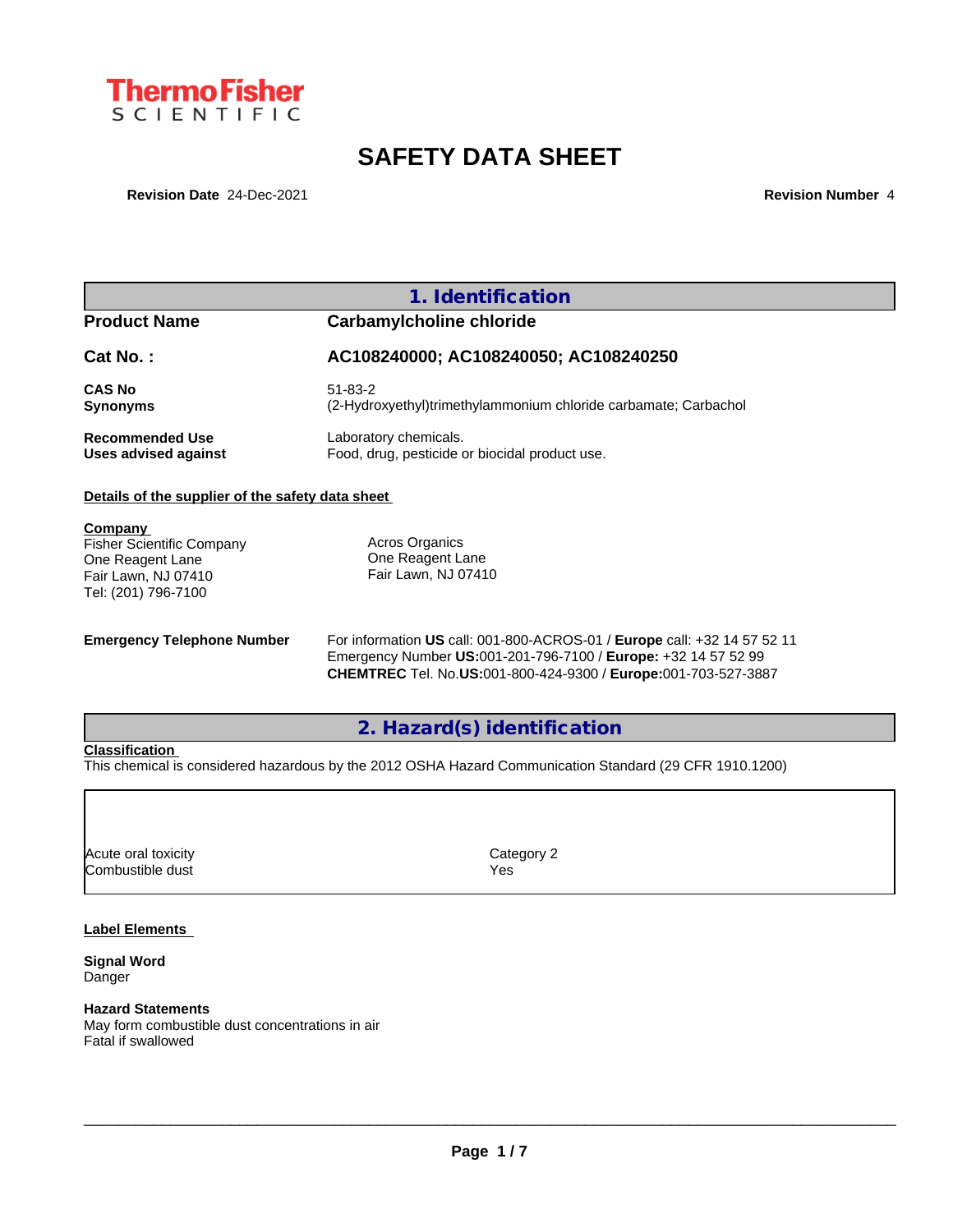

#### **Precautionary Statements Prevention**

Wash face, hands and any exposed skin thoroughly after handling Do not eat, drink or smoke when using this product **Ingestion** IF SWALLOWED: Immediately call a POISON CENTER or doctor/physician Rinse mouth **Storage** Store locked up Store in a well-ventilated place. Keep container tightly closed **Disposal** Dispose of contents/container to an approved waste disposal plant **Hazards not otherwise classified (HNOC)** None identified

## **3. Composition/Information on Ingredients**

| .                              | -<br>N0                        | $M$ ainht % |
|--------------------------------|--------------------------------|-------------|
| `orb<br>chloride<br>$n \geq 1$ | $\sim$<br>- -<br>.<br>ิบม<br>_ | ״<br>ิบ     |

|                                                                   | 4. First-aid measures                                                                                                                                                                                                                                                                                                                   |  |  |  |
|-------------------------------------------------------------------|-----------------------------------------------------------------------------------------------------------------------------------------------------------------------------------------------------------------------------------------------------------------------------------------------------------------------------------------|--|--|--|
| <b>General Advice</b>                                             | Show this safety data sheet to the doctor in attendance. Immediate medical attention is<br>required.                                                                                                                                                                                                                                    |  |  |  |
| <b>Eye Contact</b>                                                | Rinse immediately with plenty of water, also under the eyelids, for at least 15 minutes. In<br>the case of contact with eyes, rinse immediately with plenty of water and seek medical<br>advice.                                                                                                                                        |  |  |  |
| <b>Skin Contact</b>                                               | Wash off immediately with plenty of water for at least 15 minutes. Immediate medical<br>attention is required.                                                                                                                                                                                                                          |  |  |  |
| <b>Inhalation</b>                                                 | Remove to fresh air. Do not use mouth-to-mouth method if victim ingested or inhaled the<br>substance; give artificial respiration with the aid of a pocket mask equipped with a one-way<br>valve or other proper respiratory medical device. Immediate medical attention is required. If<br>not breathing, give artificial respiration. |  |  |  |
| Ingestion                                                         | Do NOT induce vomiting. Call a physician or poison control center immediately.                                                                                                                                                                                                                                                          |  |  |  |
| Most important symptoms and                                       | No information available.                                                                                                                                                                                                                                                                                                               |  |  |  |
| effects<br><b>Notes to Physician</b>                              | Treat symptomatically                                                                                                                                                                                                                                                                                                                   |  |  |  |
|                                                                   | 5. Fire-fighting measures                                                                                                                                                                                                                                                                                                               |  |  |  |
|                                                                   |                                                                                                                                                                                                                                                                                                                                         |  |  |  |
| <b>Suitable Extinguishing Media</b>                               | Water spray, carbon dioxide (CO2), dry chemical, alcohol-resistant foam.                                                                                                                                                                                                                                                                |  |  |  |
| No information available<br><b>Unsuitable Extinguishing Media</b> |                                                                                                                                                                                                                                                                                                                                         |  |  |  |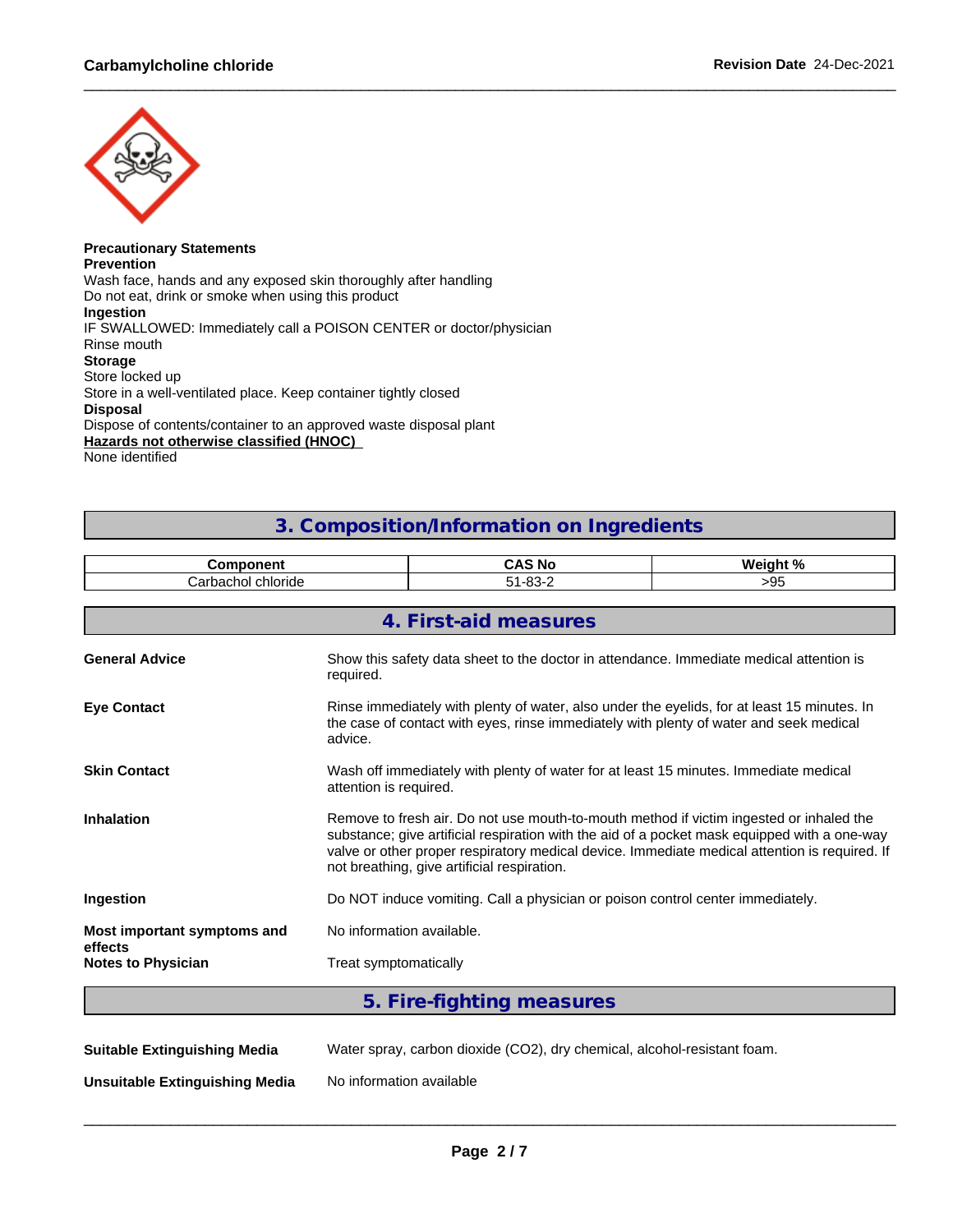| <b>Flash Point</b><br>Method -                                  | No information available<br>No information available |
|-----------------------------------------------------------------|------------------------------------------------------|
| <b>Autoignition Temperature</b><br><b>Explosion Limits</b>      | No information available                             |
| <b>Upper</b>                                                    | No data available                                    |
| Lower                                                           | No data available                                    |
| Sensitivity to Mechanical Impact No information available       |                                                      |
| <b>Sensitivity to Static Discharge</b> No information available |                                                      |

#### **Specific Hazards Arising from the Chemical**

Fine dust dispersed in air may ignite.

#### **Hazardous Combustion Products**

Nitrogen oxides (NOx). Carbon monoxide (CO). Carbon dioxide (CO2). Chlorine. Ammonia. Hydrogen chloride gas. **Protective Equipment and Precautions for Firefighters**

As in any fire, wear self-contained breathing apparatus pressure-demand, MSHA/NIOSH (approved or equivalent) and full protective gear. Thermal decomposition can lead to release of irritating gases and vapors.

| <b>NFPA</b><br><b>Health</b>     | <b>Flammability</b>                                                                                   | <b>Instability</b> | <b>Physical hazards</b><br>N/A                                                                                                                                                         |
|----------------------------------|-------------------------------------------------------------------------------------------------------|--------------------|----------------------------------------------------------------------------------------------------------------------------------------------------------------------------------------|
|                                  | 6. Accidental release measures                                                                        |                    |                                                                                                                                                                                        |
| <b>Personal Precautions</b>      |                                                                                                       |                    | Ensure adequate ventilation. Use personal protective equipment as required. Keep people<br>away from and upwind of spill/leak. Evacuate personnel to safe areas. Avoid dust formation. |
| <b>Environmental Precautions</b> | Should not be released into the environment. See Section 12 for additional Ecological<br>Information. |                    |                                                                                                                                                                                        |

**Methods for Containment and Clean** Sweep up and shovel into suitable containers for disposal. Avoid dust formation. **Up**

|                                      | 7. Handling and storage                                                                                                                                                                                                                                                        |
|--------------------------------------|--------------------------------------------------------------------------------------------------------------------------------------------------------------------------------------------------------------------------------------------------------------------------------|
| <b>Handling</b>                      | Do not get in eyes, on skin, or on clothing. Use only under a chemical fume hood. Wear<br>personal protective equipment/face protection. Do not breathe (dust, vapor, mist, gas).<br>Avoid dust formation. Do not ingest. If swallowed then seek immediate medical assistance. |
| Storage.                             | Keep containers tightly closed in a dry, cool and well-ventilated place. Store under an inert<br>atmosphere. Incompatible Materials. Strong oxidizing agents. Strong acids.                                                                                                    |
|                                      | 8. Exposure controls / personal protection                                                                                                                                                                                                                                     |
| <b>Exposure Guidelines</b>           | This product does not contain any hazardous materials with occupational exposure<br>limitsestablished by the region specific regulatory bodies.                                                                                                                                |
| <b>Engineering Measures</b>          | Ensure adequate ventilation, especially in confined areas. Ensure that eyewash stations<br>and safety showers are close to the workstation location.                                                                                                                           |
| <b>Personal Protective Equipment</b> |                                                                                                                                                                                                                                                                                |
| <b>Eye/face Protection</b>           | Wear appropriate protective eyeglasses or chemical safety goggles as described by<br>OSHA's eye and face protection regulations in 29 CFR 1910.133 or European Standard<br>EN166.                                                                                              |
| Skin and body protection             | Wear appropriate protective gloves and clothing to prevent skin exposure.                                                                                                                                                                                                      |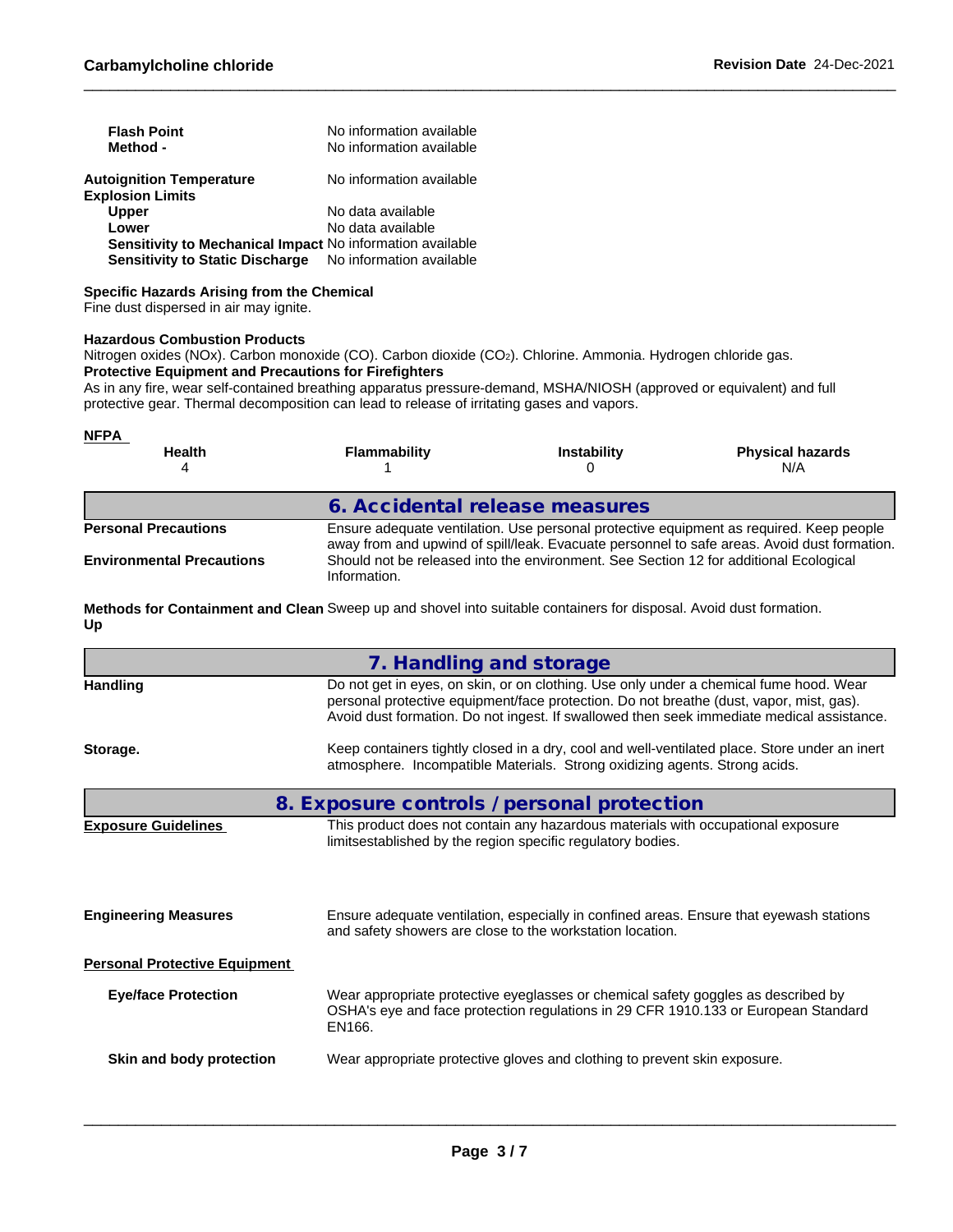|                                         | EN 149. Use a NIOSH/MSHA or European Standard EN 149 approved respirator if<br>exposure limits are exceeded or if irritation or other symptoms are experienced. |
|-----------------------------------------|-----------------------------------------------------------------------------------------------------------------------------------------------------------------|
| <b>Hygiene Measures</b>                 | Handle in accordance with good industrial hygiene and safety practice.                                                                                          |
|                                         | 9. Physical and chemical properties                                                                                                                             |
| <b>Physical State</b>                   | Powder Solid                                                                                                                                                    |
| Appearance                              | White                                                                                                                                                           |
| Odor                                    | No information available                                                                                                                                        |
| <b>Odor Threshold</b>                   | No information available                                                                                                                                        |
| рH                                      | No information available                                                                                                                                        |
| <b>Melting Point/Range</b>              | 200 - 204 °C / 392 - 399.2 °F                                                                                                                                   |
| <b>Boiling Point/Range</b>              | No information available                                                                                                                                        |
| <b>Flash Point</b>                      | No information available                                                                                                                                        |
| <b>Evaporation Rate</b>                 | Not applicable                                                                                                                                                  |
| <b>Flammability (solid,gas)</b>         | No information available                                                                                                                                        |
| <b>Flammability or explosive limits</b> |                                                                                                                                                                 |
| <b>Upper</b>                            | No data available                                                                                                                                               |
| Lower                                   | No data available                                                                                                                                               |
| <b>Vapor Pressure</b>                   | No information available                                                                                                                                        |
| <b>Vapor Density</b>                    | Not applicable                                                                                                                                                  |
| <b>Specific Gravity</b>                 | No information available                                                                                                                                        |
| <b>Solubility</b>                       | No information available                                                                                                                                        |
| Partition coefficient; n-octanol/water  | No data available                                                                                                                                               |
| <b>Autoignition Temperature</b>         | No information available                                                                                                                                        |
| <b>Decomposition Temperature</b>        | $>210^{\circ}$ C                                                                                                                                                |
| <b>Viscosity</b>                        | Not applicable                                                                                                                                                  |
| <b>Molecular Formula</b>                | C6 H15 CI N2 O2                                                                                                                                                 |
| <b>Molecular Weight</b>                 | 182.65                                                                                                                                                          |
|                                         | 10. Stability and reactivity                                                                                                                                    |

| <b>Reactive Hazard</b>          | None known, based on information available                                                                                                      |
|---------------------------------|-------------------------------------------------------------------------------------------------------------------------------------------------|
| <b>Stability</b>                | Hygroscopic.                                                                                                                                    |
| <b>Conditions to Avoid</b>      | Incompatible products. Excess heat. Exposure to moist air or water.                                                                             |
| <b>Incompatible Materials</b>   | Strong oxidizing agents, Strong acids                                                                                                           |
|                                 | Hazardous Decomposition Products Nitrogen oxides (NOx), Carbon monoxide (CO), Carbon dioxide (CO2), Chlorine, Ammonia,<br>Hydrogen chloride gas |
| <b>Hazardous Polymerization</b> | Hazardous polymerization does not occur.                                                                                                        |
| <b>Hazardous Reactions</b>      | None under normal processing.                                                                                                                   |
|                                 | 11. Toxicological information                                                                                                                   |

### **Acute Toxicity**

#### **Product Information Component Information**

| Component                          | LD50 Oral                                                                                  | <b>LD50 Dermal</b> | LC50 Inhalation |
|------------------------------------|--------------------------------------------------------------------------------------------|--------------------|-----------------|
| Carbachol chloride                 | $LD50 = 40$ mg/kg (Rat)                                                                    | Not listed         | Not listed      |
| <b>Toxicologically Synergistic</b> | No information available                                                                   |                    |                 |
| <b>Products</b>                    |                                                                                            |                    |                 |
|                                    | Delayed and immediate effects as well as chronic effects from short and long-term exposure |                    |                 |
|                                    |                                                                                            |                    |                 |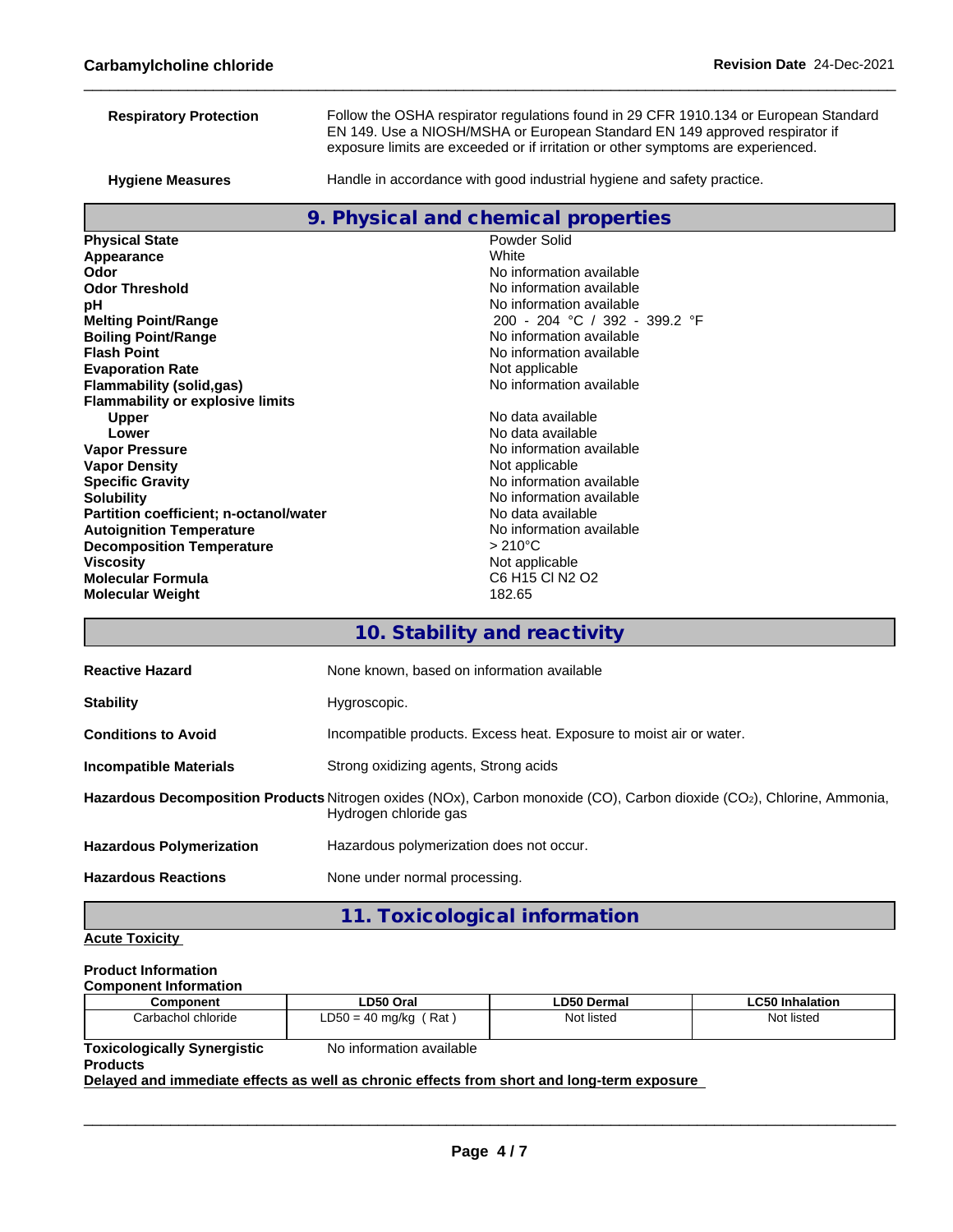| <b>Irritation</b>    | No information available |
|----------------------|--------------------------|
| <b>Sensitization</b> | No information available |

**Carcinogenicity** The table below indicateswhether each agency has listed any ingredient as a carcinogen.

| Component                                                                     | <b>CAS No</b> | <b>IARC</b>                                                    | <b>NTP</b>                 | <b>ACGIH</b> | <b>OSHA</b> | <b>Mexico</b> |
|-------------------------------------------------------------------------------|---------------|----------------------------------------------------------------|----------------------------|--------------|-------------|---------------|
| Carbachol chloride                                                            | $51 - 83 - 2$ | Not listed                                                     | Not listed                 | Not listed   | Not listed  | Not listed    |
| <b>Mutagenic Effects</b>                                                      |               | No information available                                       |                            |              |             |               |
| <b>Reproductive Effects</b>                                                   |               | No information available.                                      |                            |              |             |               |
| <b>Developmental Effects</b>                                                  |               | No information available.                                      |                            |              |             |               |
| <b>Teratogenicity</b>                                                         |               | No information available.                                      |                            |              |             |               |
| STOT - single exposure<br><b>STOT - repeated exposure</b>                     |               | None known<br>None known                                       |                            |              |             |               |
| <b>Aspiration hazard</b>                                                      |               | No information available                                       |                            |              |             |               |
| <b>Symptoms / effects, both acute and No information available</b><br>delayed |               |                                                                |                            |              |             |               |
| <b>Endocrine Disruptor Information</b>                                        |               | No information available                                       |                            |              |             |               |
| <b>Other Adverse Effects</b>                                                  |               | The toxicological properties have not been fully investigated. |                            |              |             |               |
|                                                                               |               |                                                                | 12. Ecological information |              |             |               |
| <b>Ecotoxicity</b><br>Do not empty into drains.                               |               |                                                                |                            |              |             |               |

| <b>Waste Disposal Methods</b>        | Chemical waste generators must determine whether a discarded chemical is classified as a |
|--------------------------------------|------------------------------------------------------------------------------------------|
|                                      | 13. Disposal considerations                                                              |
| <b>Mobility</b>                      | Will likely be mobile in the environment due to its water solubility.                    |
| <b>Bioaccumulation/Accumulation</b>  | No information available.                                                                |
| <b>Persistence and Degradability</b> | Soluble in water Persistence is unlikely based on information available.                 |

| hazardous waste. Chemical waste generators must also consult local, regional, and<br>national hazardous waste regulations to ensure complete and accurate classification. |
|---------------------------------------------------------------------------------------------------------------------------------------------------------------------------|
| 14. Transport information                                                                                                                                                 |
|                                                                                                                                                                           |
| <b>UN2811</b>                                                                                                                                                             |
| 6.1                                                                                                                                                                       |
| $\mathsf{II}$                                                                                                                                                             |
|                                                                                                                                                                           |
| <b>UN2811</b>                                                                                                                                                             |
| 6.1                                                                                                                                                                       |
| $\mathsf{II}$                                                                                                                                                             |
|                                                                                                                                                                           |
| <b>UN2811</b>                                                                                                                                                             |
| TOXIC SOLID, ORGANIC, N.O.S.*                                                                                                                                             |
| 6.1                                                                                                                                                                       |
| Ш                                                                                                                                                                         |
|                                                                                                                                                                           |
|                                                                                                                                                                           |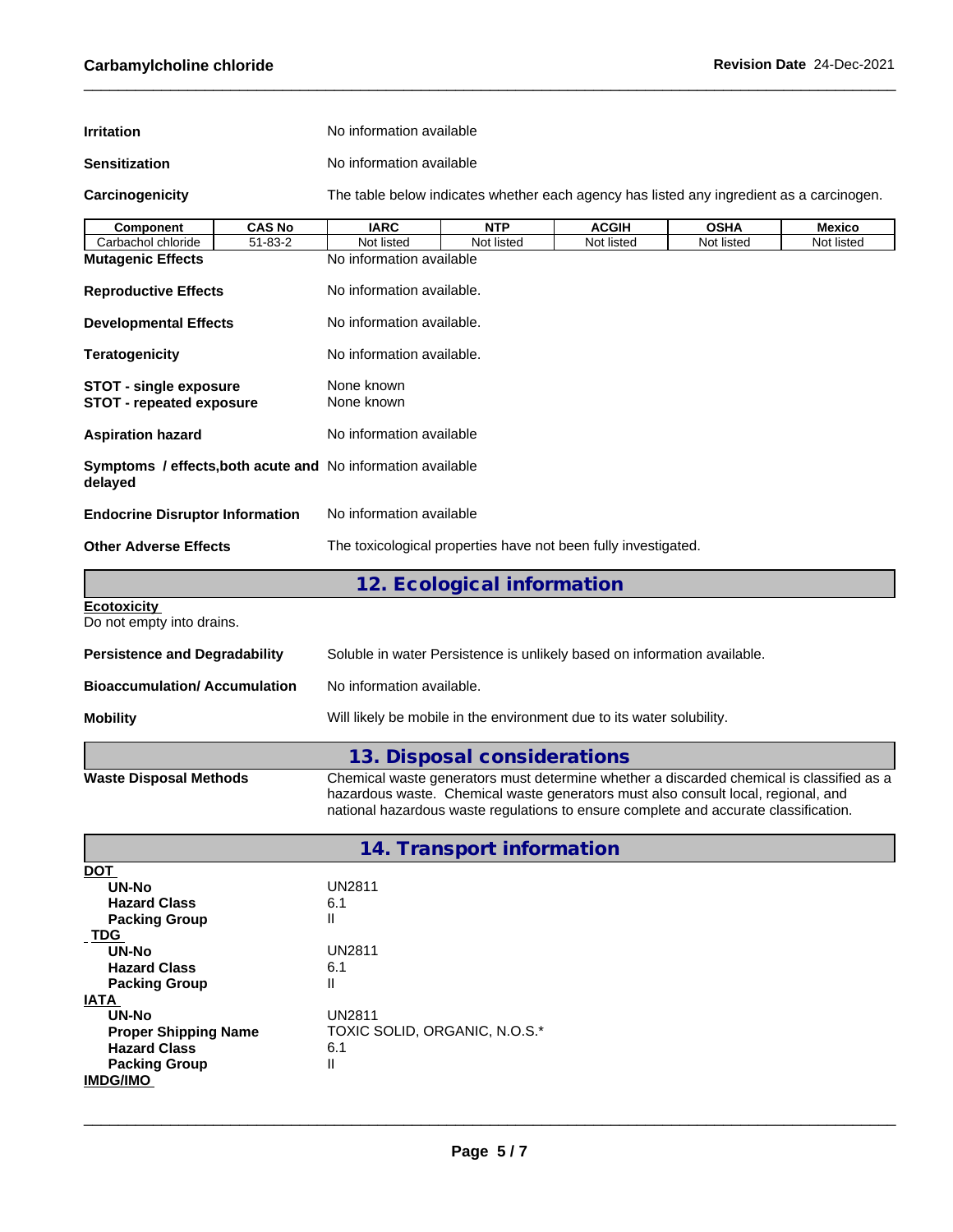|                             | $\mathbf{A} \mathbf{F}$ . $\mathbf{D}$ and $\mathbf{A}$ and $\mathbf{A}$ and $\mathbf{A}$ and $\mathbf{A}$ |
|-----------------------------|------------------------------------------------------------------------------------------------------------|
| <b>Packing Group</b>        |                                                                                                            |
| <b>Hazard Class</b>         | 6.1                                                                                                        |
| <b>Proper Shipping Name</b> | Toxic solid, organic, n.o.s.                                                                               |
| UN-No                       | UN2811                                                                                                     |

**15. Regulatory information**

#### **United States of America Inventory**

| <b>Component</b>              | <b>CAS No</b>       | <b>TSCA</b> | TOO A I<br><br>. Inventorv notification -<br><b>Active-Inactive</b> | ᅚᅂᅀ<br><b>EPA Regulatory</b><br>эı<br><b>Flags</b> |
|-------------------------------|---------------------|-------------|---------------------------------------------------------------------|----------------------------------------------------|
| achol chloride<br>`~ "'<br>Jď | $1 - 83 - 2$<br>. . |             | <b>CTIVE</b><br>∼                                                   |                                                    |

#### **Legend:**

**TSCA** US EPA (TSCA) - Toxic Substances Control Act, (40 CFR Part 710) X - Listed '-' - Not Listed

**TSCA 12(b)** - Notices of Export Not applicable

#### **International Inventories**

Canada (DSL/NDSL), Europe (EINECS/ELINCS/NLP), Philippines (PICCS), Japan (ENCS), Japan (ISHL), Australia (AICS), China (IECSC), Korea (KECL).

| Component                  | <b>CAS No</b>  | DSL | <b>NDSL</b> | <b>EINECS</b>            | <b>PICCS</b> | <b>ENCS</b> | <b>ISHL</b> | <b>AICS</b> | <b>IFCSC</b><br>:656 | <b>KECL</b> |
|----------------------------|----------------|-----|-------------|--------------------------|--------------|-------------|-------------|-------------|----------------------|-------------|
| Carbachol ⊴<br>il chloride | ററ ല<br>ັບປີ 4 |     |             | $\sim$<br>200<br>$\cdot$ |              |             |             |             |                      |             |

**KECL** - NIER number or KE number (http://ncis.nier.go.kr/en/main.do)

#### **U.S. Federal Regulations**

| <b>SARA 313</b>                                                       | Not applicable                                                                                                                                                                                           |
|-----------------------------------------------------------------------|----------------------------------------------------------------------------------------------------------------------------------------------------------------------------------------------------------|
| <b>SARA 311/312 Hazard Categories</b>                                 | See section 2 for more information                                                                                                                                                                       |
| <b>CWA (Clean Water Act)</b>                                          | Not applicable                                                                                                                                                                                           |
| <b>Clean Air Act</b>                                                  | Not applicable                                                                                                                                                                                           |
| <b>OSHA</b> - Occupational Safety and<br><b>Health Administration</b> | Not applicable                                                                                                                                                                                           |
| <b>CERCLA</b>                                                         | This material, as supplied, contains one or more substances regulated as a hazardous<br>substance under the Comprehensive Environmental Response Compensation and Liability<br>Act (CERCLA) (40 CFR 302) |

| nponent                                          | <b>Substances RQs</b><br>zardous<br>na. | FIBOR<br>. Rus<br>CER |
|--------------------------------------------------|-----------------------------------------|-----------------------|
| $\sim$ $\sim$<br>Pcho⊧.<br>chloride<br>тжи<br>,, |                                         | 500 lb                |

**California Proposition 65** This product does not contain any Proposition 65 chemicals.

#### **U.S. State Right-to-Know Regulations**

| <b>Component</b>   | - -<br>Massachusetts | <b>New</b><br><b>Larcay</b><br>JEISE | 'ennsvlvania<br>. . | <b>Illinois</b> | Rhode<br>Island |
|--------------------|----------------------|--------------------------------------|---------------------|-----------------|-----------------|
| Carbachol chloride |                      |                                      |                     |                 |                 |

### **U.S. Department of Transportation**

| Reportable Quantity (RQ):   |  |
|-----------------------------|--|
| <b>DOT Marine Pollutant</b> |  |